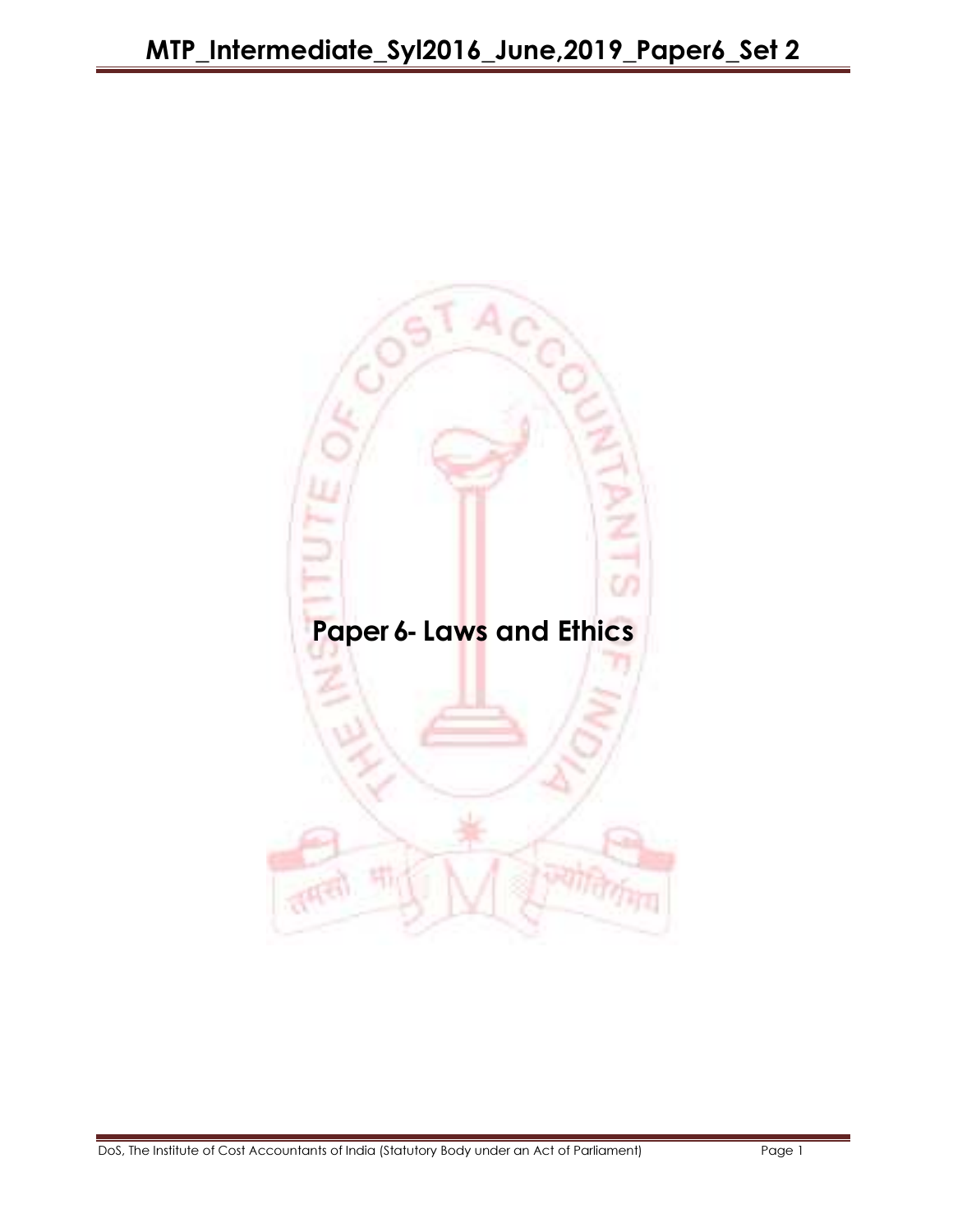## Paper-6: - Laws and Ethics

Full Marks: 100 Time allowed:3 hours

Section A

1.Answer all questions mentioned below. [1 × 10 = 10]

#### Multiple choice question

- (i) The Breach of Contract may be
	- (A) Actual
	- (B) Anticipatory
	- (C) None of the Above
	- (D) Either of the above

(ii)Holder in due course means any person

- (A) Drawing the instrument
- (B) Who for consideration become the possession of a promissory note:
- (C) Named in the instrument to whom or to whom order the money is Directed to be paid
- (D) None of the above
- (iii) A firm shall not contain any name-
	- (A) King;
	- (B) Queen;
	- (C) Empire;
	- (D) All of the above.

(iv) Find out the right of the unpaid seller from the following-

- (A) A lien on the goods for the price while he is possession of them;
- (B) A right of resale as limited by the Act;
- (C) In case of the insolvency of the buyer a right of stopping the goods in transit after he has parted with possession of them.
- (D) All the above
- (v) The accounts of LLP shall be audited if the turnover of LLP exceeds-
	- (A) Rs 10,00,000
	- (B) Rs 20,00,000
	- (C) Rs 40,00,000
	- (D) Rs 1,00,00,000

(vi) White wash or color wash should be carried out at least once in every period of

- (A) 14 months
- (B) 24 months
- (C) 48 months
- (D) 60 months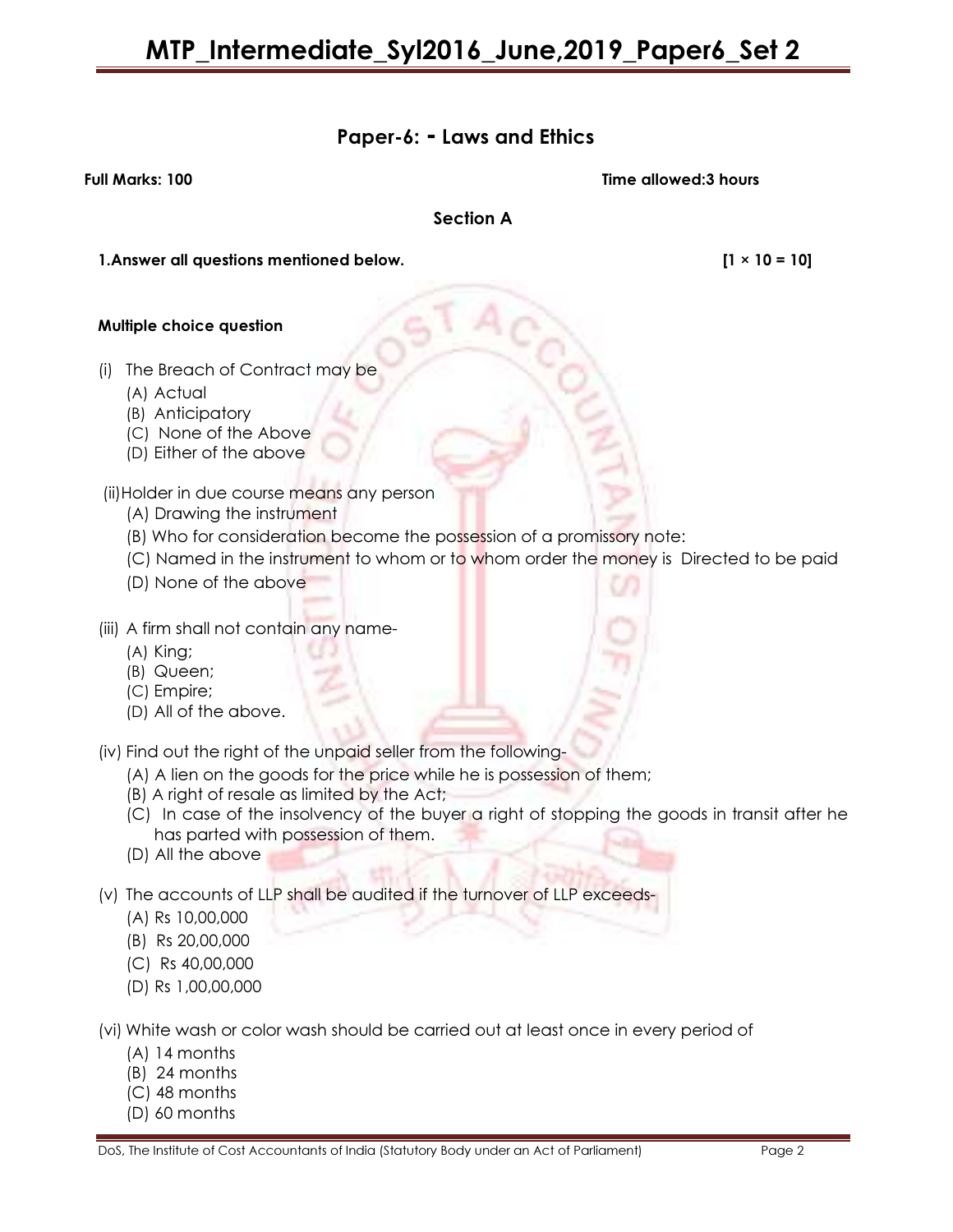- (vii) An appeal shall lie to high Court from the order of ESI within \_\_\_\_ days from the date of order of the ESI court.
	- (A) 30
	- (B) 60
	- (C) 90
	- (D) None of the above

(viii) The Central Government proposes the minimum rate of wages at

- (A) Rs 5,000
- (B) Rs 7,500
- (C) Rs 10,000
- (D) RS 15,000

(ix) Minimum paid up equity capital for any Health Insurance company to register in India is :

- (A) Rs 100 Crore
- (B) Rs 200 Crore
- (C) Rs 300 Crore
- (D) Rs 500 Crore

(x) Cost Records are to be maintained as per companies Act,2013

- (A) U/s 146 (1)
- (B) U/s 147(1)
- (C) U/s 148 (1)
- (D) None of the above

#### Answer:

| ---      |                |                    |          |   |              |                   |                   |                |                   |
|----------|----------------|--------------------|----------|---|--------------|-------------------|-------------------|----------------|-------------------|
| $\cdots$ | $\cdots$<br>ΙI | $(\overline{iii})$ | <br>l IV |   | $\mathsf{M}$ | $\cdots$<br>(VII. | $\cdots$<br>VIII) | $\cdot$<br>(IX | $\sqrt{}$<br>، ۸۱ |
|          |                | ັ                  |          | ∽ |              |                   |                   |                |                   |

## b)Match and Pair

| Column I                                                      |                | Column <sub>II</sub>                                                           |
|---------------------------------------------------------------|----------------|--------------------------------------------------------------------------------|
| Hybrid between a company and a a<br>partnership               |                | Need for business ethics                                                       |
| Smooth functioning                                            | $\circ$        | Power of the controlling authority                                             |
| Red herring prospectus                                        | $\overline{C}$ | Existence from the time of incorporation<br>to winding up                      |
| Perpetual succession                                          | <sub>d</sub>   | Does not include complete particulars of<br>the quantum or price of securities |
| Requiring the discovery<br>$and$ e<br>production of documents |                | A limited liability partnership                                                |

#### Answer:

| <br>- |  |  |  |  |  |  |
|-------|--|--|--|--|--|--|
|-------|--|--|--|--|--|--|

#### c)State where the following statements are True or False: [1 X 5 = 5]

(i) A company may appoint more than 15 directors after passing a resolution.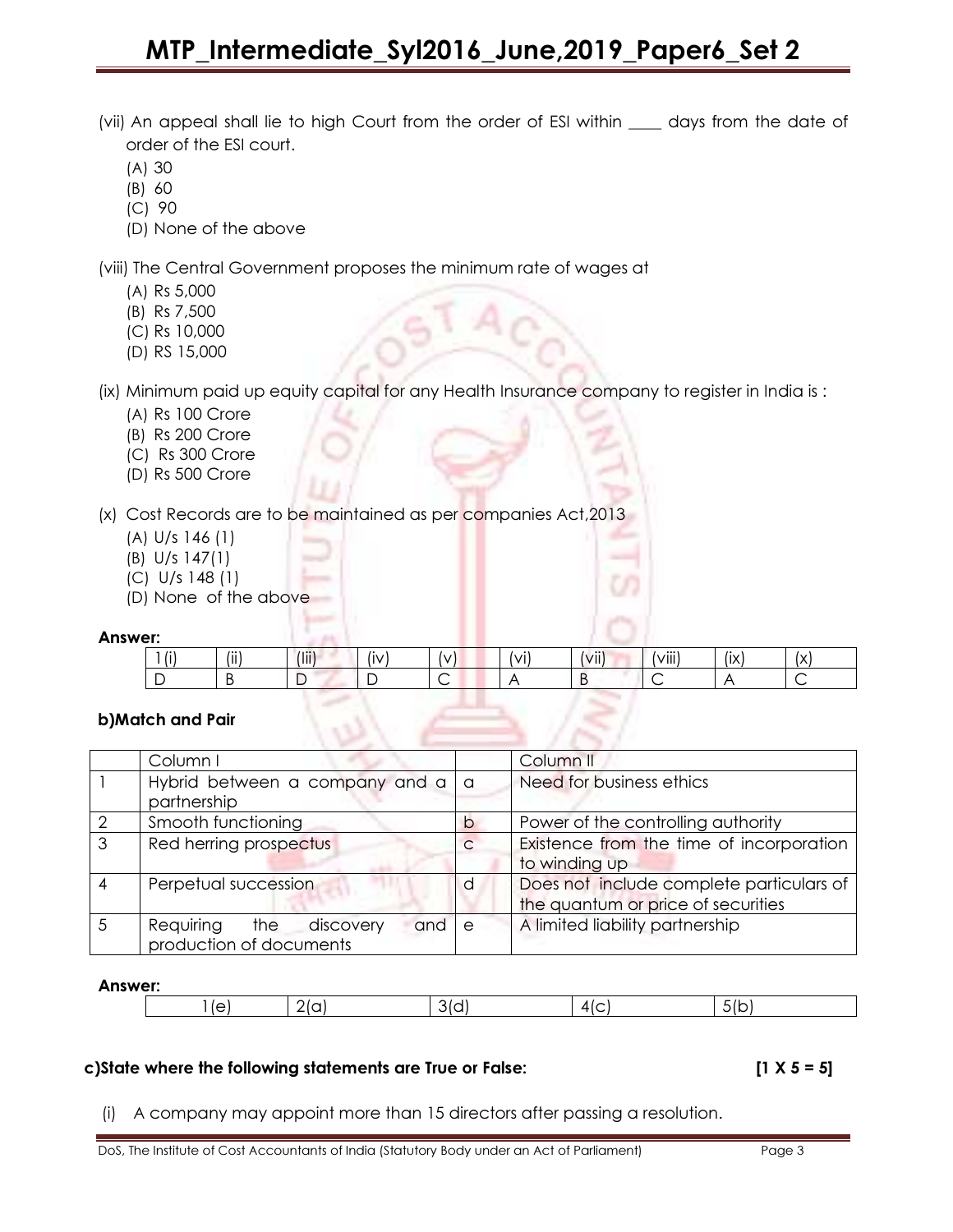- (ii) The e-voting shall remain open for not less than 3 days and shall close at 5:00 P.M on the date preceding the date of general meeting.
- (iii) No recovery shall be made of advances given before employment against the advance given for travelling expenses.
- (iv) The members of Indian Naval, Military or Air force is coming under the definition of 'employee under ESI Act.
- (v) The wage limit Rs 15,000/- is applicable for the contribution to the fund in respect of international workers.

#### Answer:

| (i)         | (iii) | (iii) | (iv)  | (v)   |
|-------------|-------|-------|-------|-------|
| <b>True</b> | True  | True  | False | False |

## (d) Fill in the blanks:  $[1 \times 5 = 5]$

(i) 'Goods' under Sale of Goods Act is \_\_\_\_\_\_ property.

(ii) Clearing house is managed by \_

- (iii) Maximum no. of partners in banking is
- (iv) The gratuity is payable to an employee after he has rendered continuous service for not less than\_\_\_\_\_ years.
- (v) EPF Act is applicable to every establishment employing \_\_\_\_\_\_\_ or more persons.

## Answer:

- (d) (i) Moveable
	- (ii) Reserve Bank of India
	- (iii)50
	- (iv) 5
	- (v) 20

Section B

Answer any Five Question [16 X 5 =80]

**2. (a)** What are the position of Minor's agreement and effect thereof? **[10 ]** 

 (b) Mr.P and Mr.Q bet as to whether there would be rain on a particular day of December .Mr P promises to pay Rs 5,000 to Mr.Q if there is rain on that day and Mr.Q promises an equal amount to Mr.P if there is no rain on the day. Suppose, there is no rain on that Specific day of December and Mr.Q filed a suit for recovery of Rs5,000 from Mr.P .Can Mr.Q recover the amount under Indian Contract Act,1872? [5]

## Answer:

2(a) The position of Minor's agreement and effect thereof is as under:

1.An agreement with a minor is void ab-initio.

2.The law of estoppel does not apply against a minor.It means a minor can always plead his minority despite earlier misrepresenting to be a major. In other words, he cannot be held liable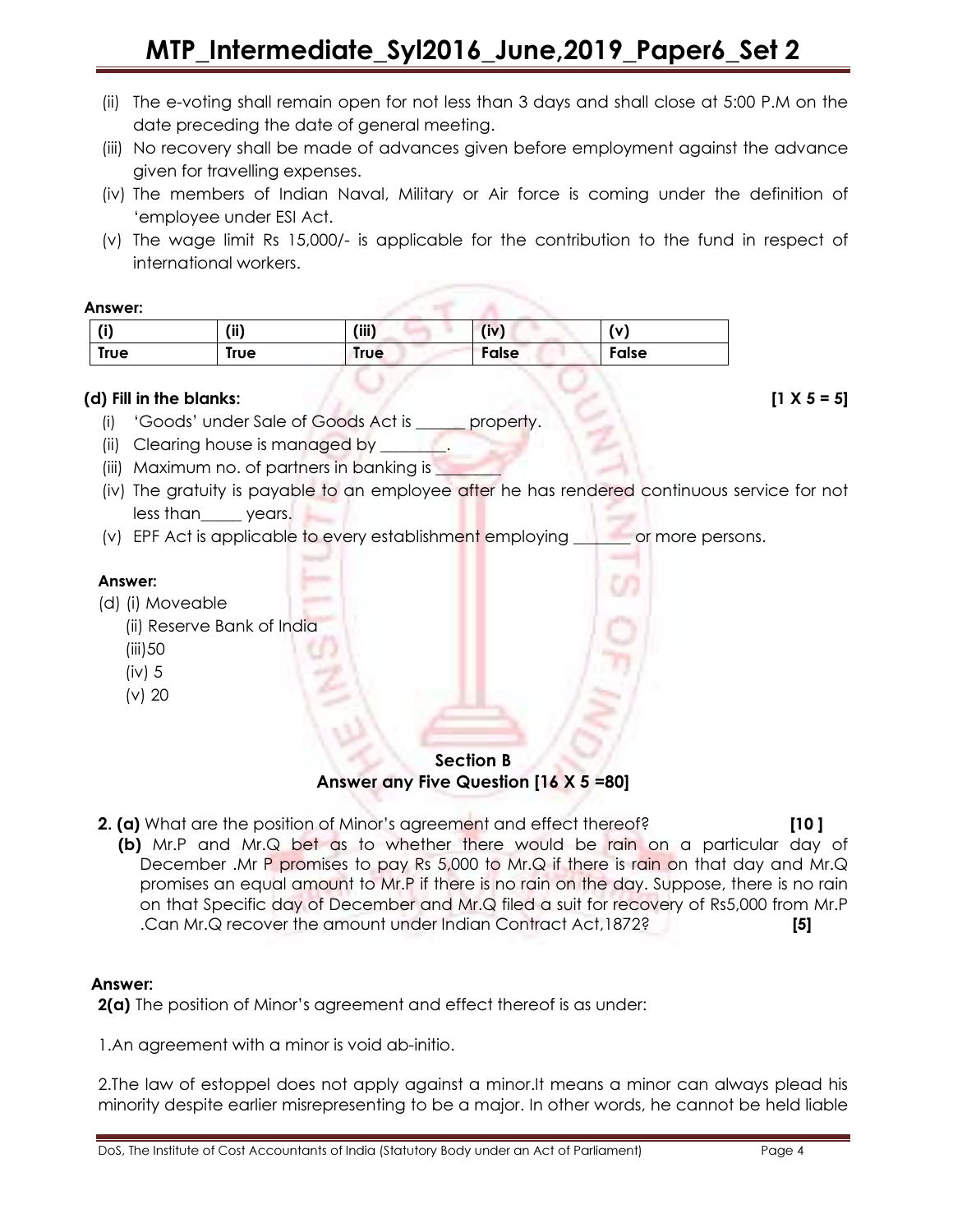on an agreement on the ground that since earlier he had asserted that he had attained majority.

3.Doctrine of Restitution does not apply against a minor. In India, the rules of restitution by minor are similar to those found in English laws. The scope of restitution of contract by minor was examined by the Privy Council in Mohiri Bibi case when it has held that the restitution of money under section 64 of the Indian Contract Act cannot be granted under section 65 because a minor's agreement is not voidable but absolutely void ab-initio. Similarly no relief can be granted under section 65 as this section is applicable where the agreement is discovered to be void or the contract becomes void.

4.No Ratification on Attaining Majority - Ratification means approval or confirmation. A minor cannot confirm an agreement made by him during minority on attaining majority. If he wants to ratify the agreement, a fresh agreement and fresh consideration for the new agreement is required.

5.Contract beneficial to Minor - A minor is entitled to enforce a contract which is of some benefit to him. Minority is a personal privilege and a minor can take advantage of it and bind other parties.

6.Minor as an agent - A minor can be appointed an agent, but he is not personally liable for any of his acts.

7.Minor's liability for necessities - If somebody has supplied a minor or his dependents with necessities, minor's property is liable but a minor cannot be held personally liable

8.A minor cannot be adjudged insolvent as he is incapable of entering into a contract.

9.Where a minor and an adult jointly enter into an agreement with another person, the minor is not liable and the contract can be enforced against the major person.

2(b) In this case Mr. P bet with Mr. Q on the possibility of having rain on a specific day of December. Section 30 provides that agreement by way of wager are void and no suit shall be brought for recovering anything alleged to be won on any wager or entrusted to any person to abide the result of any game or other uncertain event on which any wager is made. Therefore, the agreement between Mr. P and Mr. Q is of wagering nature and hence void. Thus, despite of no rain on specific day of December, Mr. Q cannot recover the amount of Rs 5,000 from Mr. P for the reason of entering into an agreement of a wagering nature.

**3(a)** What are the rights of outgoing partners? **[8]. [8].** (b) What are difference between Promissory Note and Cheque? [7]

#### Answer:

**3[a]** Rights of outgoing partners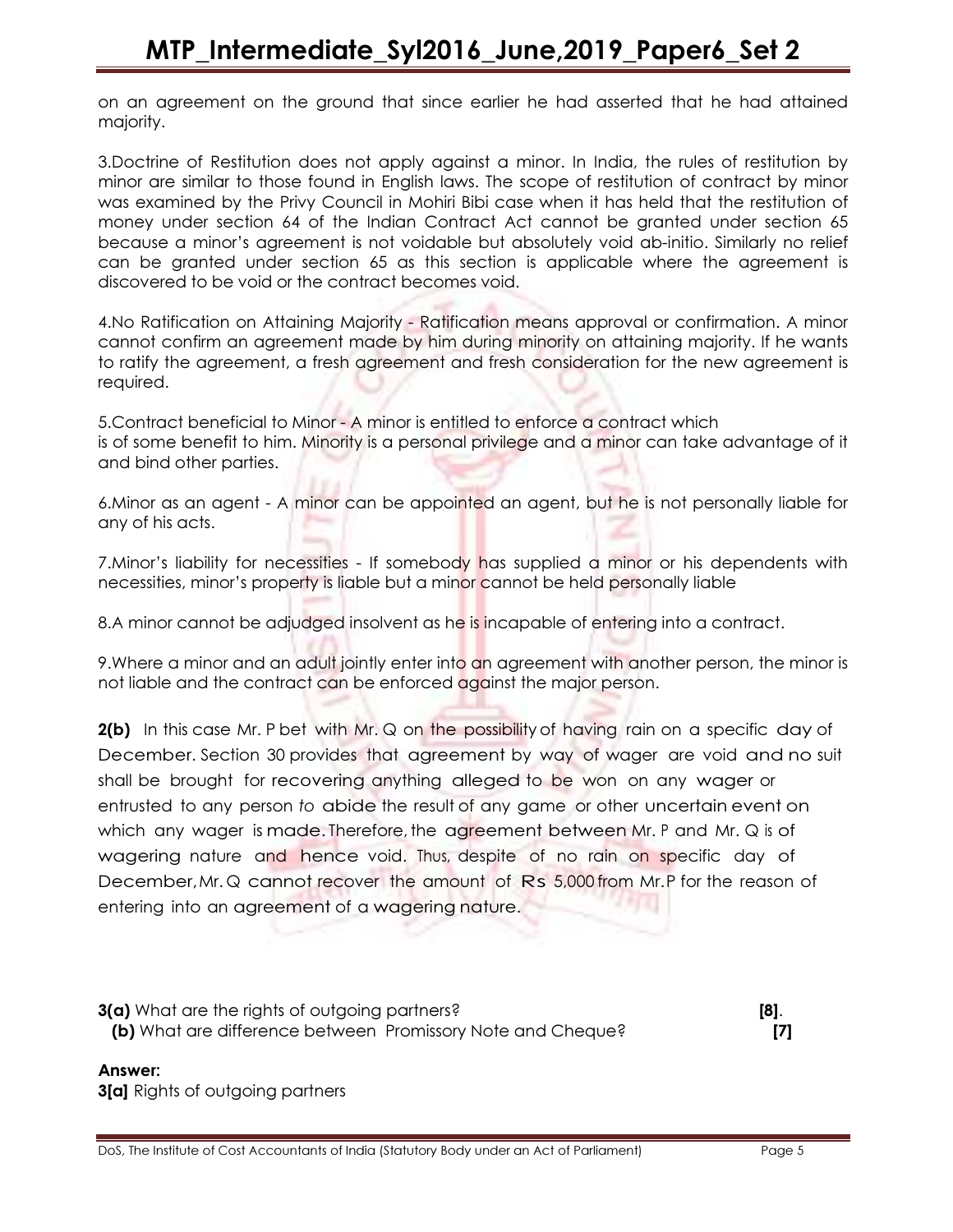Section 36 provides that an outgoing partner may carry on a business competing with that of the firm.

He may advertise such business, but, subject to contract to the contrary, he may not-

• use the firm name;

• represent himself as carrying on the business of the firm; or

• solicit the custom of persons who were dealing with the firm before he ceased to be a partner.

Section 37 provides that in case where a partner has died or ceased to be a partner, the surviving and continuing partners may carry on the business of the firm with the property of the firm without any final settlement of accounts as between them and the outgoing partner or the estate of deceased partner. In the absence of a contract to the contrary, the outgoing partner of the representative of the deceased partner is entitled at the option-

• to such share of the profits made since he ceased to be a partner as may be attributable to the use of his share of the property of the firm; or

• to interest at 6% per annum on the amount his share in the property of the firm. Where an option is given to surviving or continuing partners to purchase the interest of a deceased or outgoing partner and the same is duly exercised, the estate of the deceased partner or the outgoing partner is not entitled to any further or other share of profits. But if any partner, assuming to act in exercise of the option, does not, in all material respects comply with the terms, he is liable to account under the provisions of this section.

|    | <b>Promissory Note</b>                                                                                                                                  | Cheque                                                                                                   |
|----|---------------------------------------------------------------------------------------------------------------------------------------------------------|----------------------------------------------------------------------------------------------------------|
| 1. | It is defined in Sec. 4 of NI Act, 1881.                                                                                                                | It is defined in Sec. 6 of the NI Act, 1881.                                                             |
| 2. | here are two parties;<br>• Maker.<br>$\cdot$ Payee<br>If it is given a guarantee, then there will be a<br>third person, who is called as "Guarantor" or | here are three parties:<br>•Drawer.<br>•Drawee.<br>$\cdot$ Payee.                                        |
|    | "Surety".                                                                                                                                               |                                                                                                          |
| 3. | Promissory note contains a promise to pay<br>the sum with interest or without interest at a<br>later date.                                              | A cheque is payable immediately on<br>demand<br>without any days of grace                                |
|    |                                                                                                                                                         |                                                                                                          |
| 4. | Promissory note is not crossed                                                                                                                          | Cheque can be crossed                                                                                    |
| 5. | No protection is available to the payee of<br>note                                                                                                      | Statutory protection is given to the<br>drawee banker. (Sec. 128)                                        |
| 6. | A promissory note cannot be self drawn.                                                                                                                 | A cheque can be self drawn or bearer<br>cheque.                                                          |
| 7. | No criminal liability shall be imposed on the<br>maker.                                                                                                 | Criminal Liability may be imposed on<br>drawee for the dishonour of cheques in<br>certain circumstances. |
| 8. | Stamp is necessary.                                                                                                                                     | Stamp is not necessary.                                                                                  |

(b) Difference between Promissory Note and Cheque

4(a) What are the responsibilities of an occupier in a factory? [8]

(b) Explain the provisions relating to exemption given to the employer from the liability in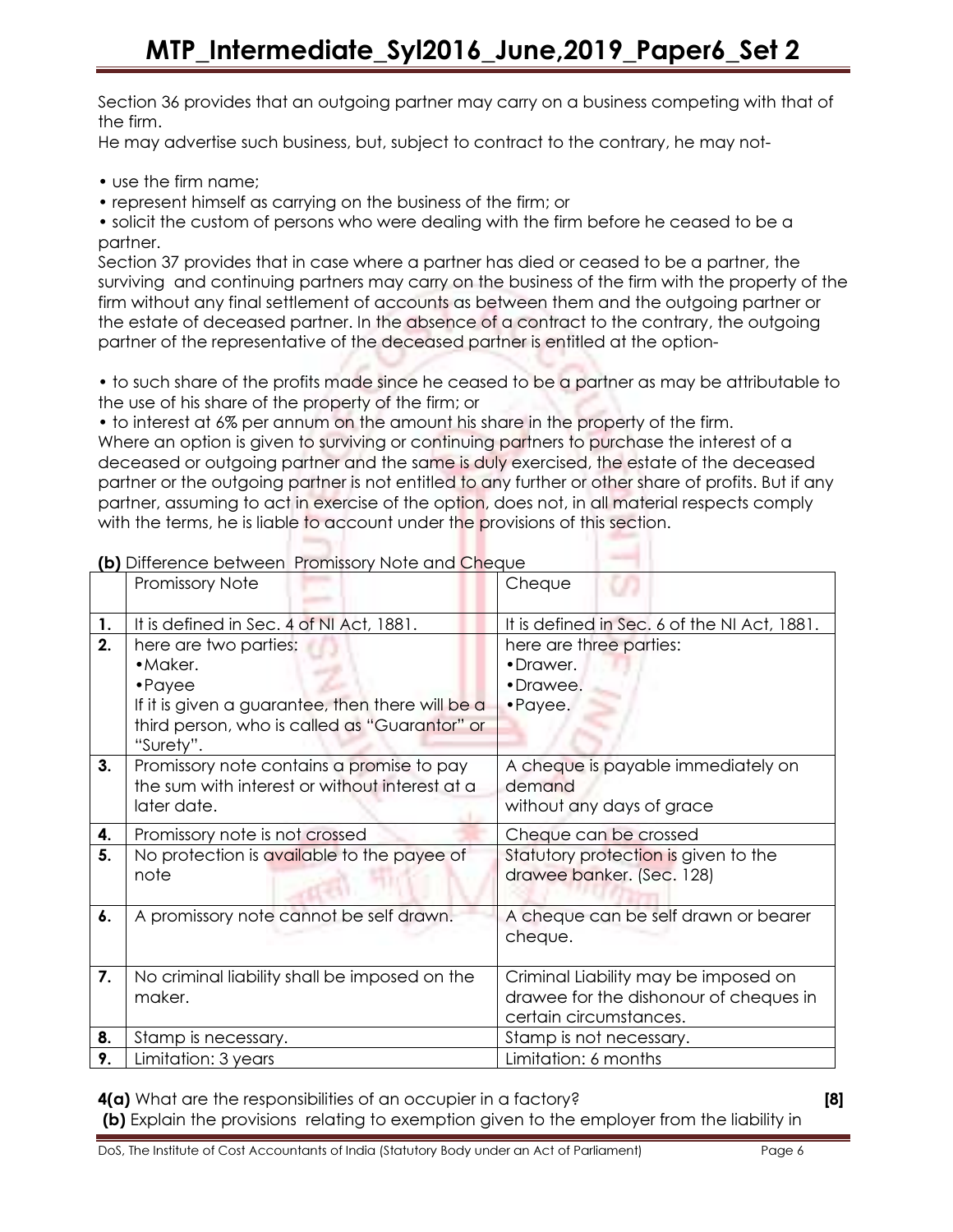certain cases from payment of gratuity. **[7]** Containers and the containers of the containers of the containers of  $[7]$ 

Answer:

4(a) Responsibility of the occupier

The occupier has to follow the procedure-

• to lay down a detailed policy with respect to the health and safety of the workers;

• to disclose all the information regarding dangers including health hazards and the measures to overcome such hazards arising from the exposure to or handling of the materials or substances in the manufacture, transportation, storage and other processes to the workers employed in the factory;

• to draw up an onsite emergency plan and detailed disaster control measures for the factory and make known to the workers and to the general public living in the vicinity of the factory, the safety measures required to be taken in the event of accident taking place.

• to lay down measures for the handling usage, transportation and storage of hazardous substances inside the factory premises and the disposal of such substances outside the factory premises and publicize them in the manner prescribed among the workers and the general public living in the vicinity.

Section 41C provides that the occupier is having specific responsibilities in relation to hazardous processes. He has to maintain the health records of the employees. He is to appoint experienced persons who possess specified qualifications in handling hazardous substances and competent to supervise such handling within the factory.

(b) Exemption of employer from liability in certain cases

Section 10 provides that where an employer is charged with an offence punishable under this Act, he shall be entitled, upon complaint duly made by him and on giving to the complainant not less than three clear days' notice in writing of his intention to do so, to have any other person whom he charges as the actual offender brought before the court at the time appointed for hearing the charge; and if, after the commission of the offence has been proved, the employer proves to the satisfaction of the court-

• that he has used due diligence to enforce the execution of this Act, and

• that the said other person committed the offence in question without his knowledge, consent or connivance, that other person shall be convicted of the offence and shall be liable to the like punishment as if he were the employer and the employer shall be discharged from any liability under this Act in respect of such offence;

In seeking to prove as aforesaid, the employer may be examined on oath and his evidence and that of any witness whom he calls in his support shall be subject to cross-examination on behalf of the person he charges as the actual offender and by the prosecutor. If the person charged as the actual offender by the employer cannot be brought before the court at the time appointed for hearing the charge, the court shall adjourn the hearing from time to time for a period not exceeding three months and if by the end of the said period the person charged as the actual offender cannot still be brought before the court, the court shall proceed to hear the charge against the employer and shall, if the offence be proved, convict the employer

**5(a)** Discuss the procedure for Conversion from private limited company into LLP [9] (b) What are the prohibitions of buy back spelt out in Section 70 of the Act? [6]

**Answer:** Conversion from private limited company into LLP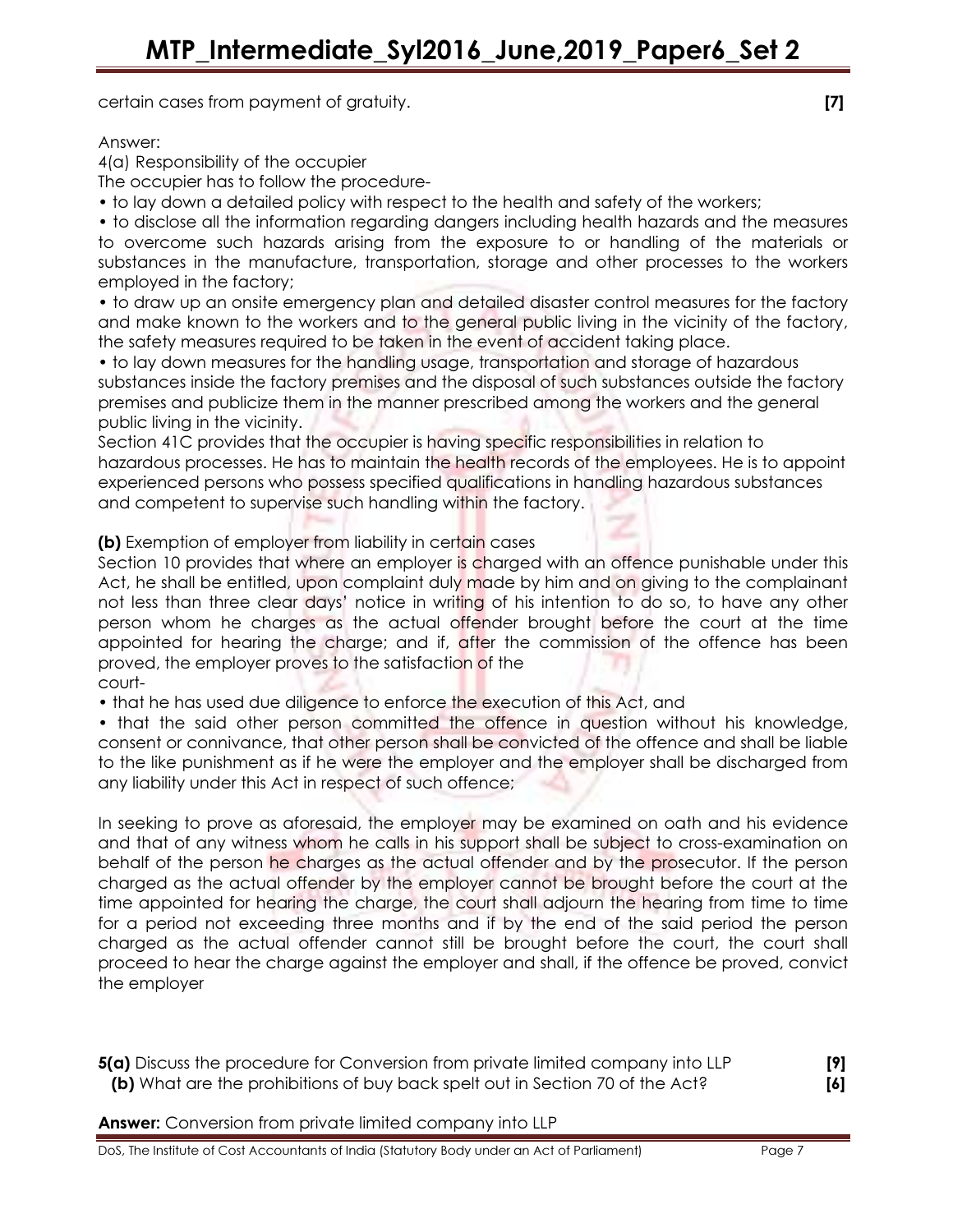Para 1(b) of the third schedule defines the term 'convert' in relation to a private company converting into a LLP, as a transfer of the property, assets, interests, rights, privileges, liabilities, obligations and the undertaking of the private company to the LLP in accordance with the third schedule.

A company may apply to convert itself into a LLP if and only if-

- there is no security interest in its assets subsisting or in force at the time of application; and
- the partners of the LLP to which it converts comprise all the shareholders of the company and no one else.

Upon the conversion of a private company into an LLP, the company and its shareholders, the LLP and the partners of the LLP shall be bound by the provisions of this schedule that are applicable to them.

The company has to apply with the Registrar by filing the following documents:

• A statement by all its shareholders in Form No. 18 and fees containing the following particulars-

- ●The name and registration number of the company;
- ●The date on which the company was incorporated; and
- Incorporation document and statement;

On the receipt of the above said documents, the Registrar shall register the documents subject to the provisions of the Act and the rules made there under. The Registrar may require the documents to be verified as he considers fit. The Registrar shall issue a certificate of registration in Form No. 19 as the Registrar may determine stating that the LLP is, on and from the date specified in the certificate.

The LLP shall inform the concerned Registrar of Companies within 15 days of the date of registration about the conversion and of the particulars of LLP in Form along with the fees.

If the Registrar is not satisfied with the particulars or other information furnished the Registrar may refused to register. Against this order appeal may be made before the Tribunal.

## (b) Prohibition of buy back in certain circumstances

Section 70 provides that no company shall directly or indirectly purchase its own shares or other specified securities-

- through any subsidiary company including its own subsidiary companies;
- through any investment company or group of investment companies; or

• if a default, is made by the company, in the repayment of deposits accepted either before or after the commencement of this Act, interest payment thereon, redemption of debentures or preference shares or payment of dividend to any shareholder, or repayment of any term loan or interest payable thereon to any financial institution or banking company. The buy back is not prohibited if the default is remedied and a period of three years has lapsed after such default ceased to subsist.

6(a) Enumerate the provisions relating to provisions relating to Restrictions on powers of Board [8] (b) Describe the term 'Independent Director' as per companies Act,2013 [7]

## Answer: 6(a) Section 180: Restrictions on powers of Board

The Board can exercise the following powers only with the consent of the company by special resolution, namely –

(a)to sell, lease or otherwise dispose of the whole or substantially the whole of the undertaking of the company or where the company owns more than one undertaking, of the whole or substantially the whole of any of such undertakings;

(b)to invest otherwise in trust securities the amount of compensation received by it as a result of any merger or amalgamation;

(c)to borrow money, where the money to be borrowed, together with the money already borrowed by the company will exceed aggregate of its paid-up share capital, free reserves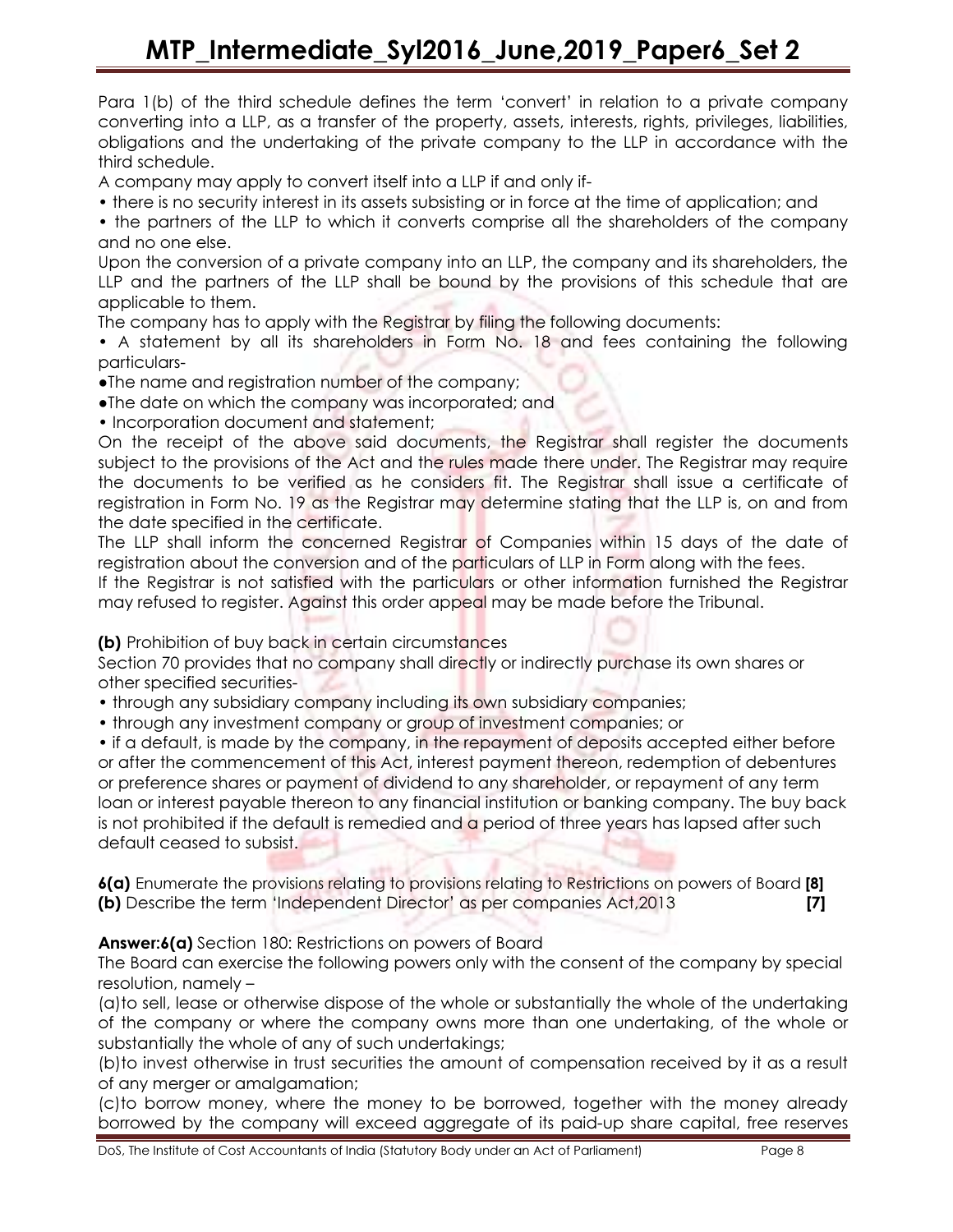and securities premium, apart from temporary loans obtained from the company's bankers in the ordinary course of business;

(d)to remit, or give time for the repayment of, any debt due from a director.

The special resolution relating to borrowing money exceeding paid up capital, free reserves and securities premium share specify the total amount up to which the money may be borrowed by Board.

The title of buyer or other person who buys or takes on lease any property, investment or undertaking in good faith cannot be affected and also in case if in the ordinary business of the company comprises such selling or leasing.

The resolution may also stipulate the conditions of such sale and lease, but this doesn't authorise the company to reduce its capital except in accordance with the provisions contained in this Act.

The debt incurred by the company exceeding the paid up capital, free reserves and securities premium is not valid and effectual, unless the lender proves that the loan was advanced in good faith and also having no knowledge that limit imposed had been exceeded

[b] 'independent director' is defined under Section 149(6) of the Act as a director other than a Managing Director or a whole time director or a nominee director-

■ who, in the opinion of the Board, is a person of integrity and possesses relevant expertise and experience;

■he shall not be a promoter of the company or its holding, subsidiary or associate company;

■he shall not be related to the promoters or directors in the company, its holding, subsidiary or associate company; he shall not have any pecuniary relationship other than remuneration as such director or having transaction not exceeding ten per cent. of his total income or such amount as may be prescribed with the company, its holding, subsidiary or associate company, or their promoters, or directors, during the two immediately preceding financial years or during the current financial year;

■ neither he or any of his relatives-

• holds or has held the position of a key managerial personnel or is or has been employee of the company or its holding, subsidiary or associate company, in any of the three financial years immediately preceding the financial year;

• is or has been an employee or proprietor or partner, in any of the three financial years immediately preceding the financial year in which he is proposed to be appointed, of-

■ a firm of auditors or company secretaries in practice or cost auditors of the company; or ■any legal or a consulting firm that has or had any transaction with the company, amounting to 10% or more of the gross turnover of such firm.

• holds together with his relatives 2% or more of the total voting power of the company; or

• is a Chief Executive or Director of any nonprofit organization that receives 25% or more of its receipts from the company, any of its promoters, directors or its holding, subsidiary or associate company or that holds 2% or more of the total voting power of the company; or

■ who possess such other qualifications as may be prescribed.

7(a) What are the standards of ethical conduct for practitioners fixed by the ICAI? [10] (b) Kelson Limited has two separate unHs at Delhi and Mumbai in India. Every unit of the said company prepares and maintains separate Balance Sheet and Profit and Loss Account. Delhi unit Is Incurring continuous losses and hence bonus Is not paid to the employees of this unit.

Decide, under the Payment of Bonus Act, 1965 whether the employees of the said unit can claim bonus on the ground that the unit incurring loss is a part of one single establishment?

[5]

## Answer:7(a)

The Institute has promulgated the following standards of ethical conduct for practitioners-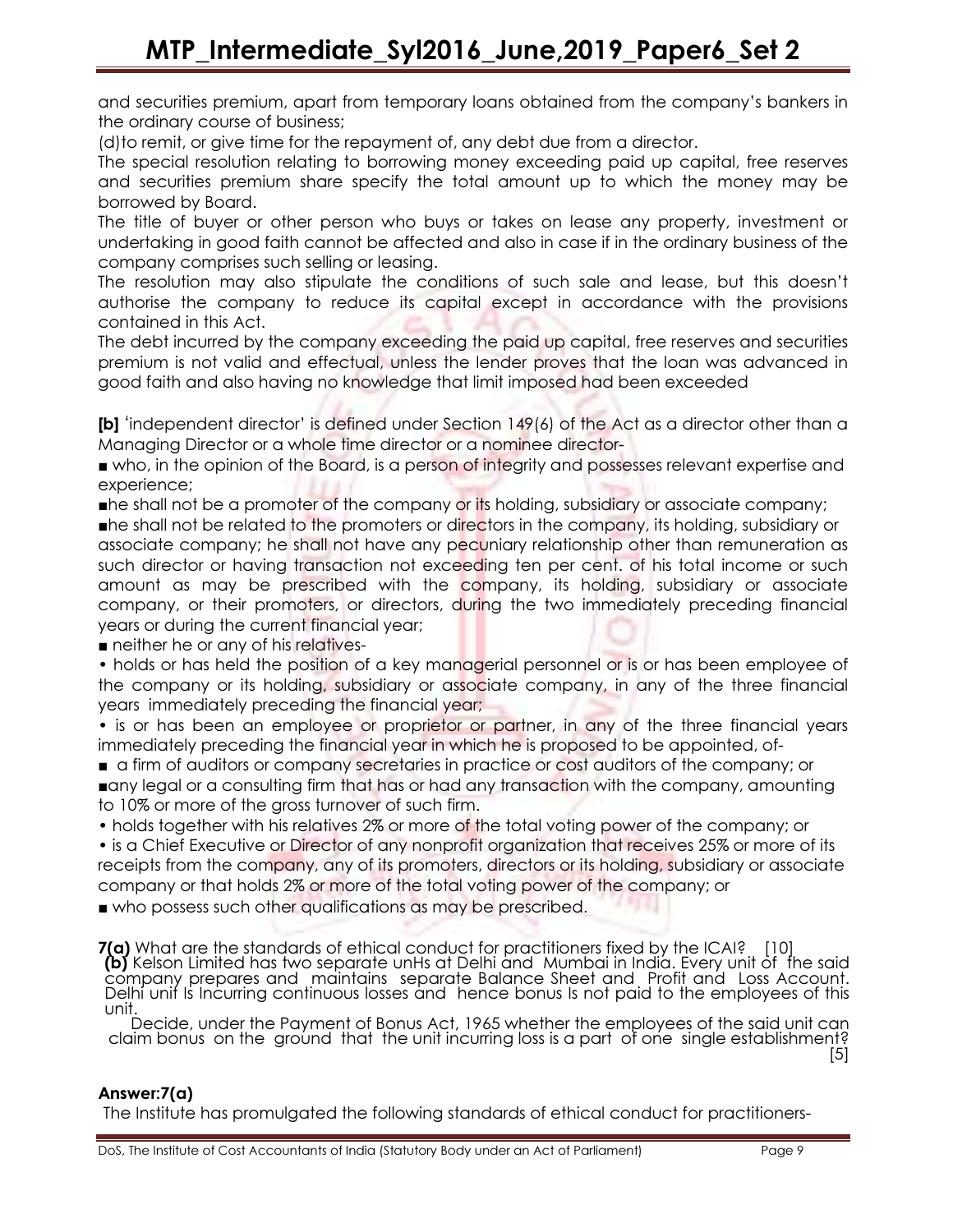• maintain at all times independence of thought and action;

• not to express an opinion on cost / financial reports or statements without first assessing her or his relationship with her or his client to determine whether such Member might expect her or his opinion to be considered independent, objective and unbiased by one who has knowledge of all the facts; and

• when preparing cost / financial reports or statements or expressing an opinion on cost / financial reports or statements, disclose all material facts known to such Member in order not to make such cost / financial reports or statements misleading, acquire sufficient information to warrant an expression of opinion and report all material misstatements or departures from generally accepted accounting principles.

• not to disclose or use any confidential information concerning the affairs of such Member's employer or client unless acting in the course of his or her duties or except when such information is required to be disclosed in the course of any defense of himself or herself or any associate or employee in any lawsuit or other legal proceeding or against alleged professional misconduct by order of lawful authority or any committee of the Society in the proper exercise of their duties but only to the extent necessary for such purpose;

• inform his or her employer or client of any business connections or interests of which such Member's employer or client would reasonably expect to be informed;

• not, in the course of exercising his or her duties on behalf of such Member's employer or client, hold, receive, bargain for or acquire any fee, remuneration or benefit without such employer's or client's knowledge and consent; and

• take all reasonable steps, in arranging any engagement as a consultant, to establish a clear understanding of the scope and objectives of the work before it is commenced and will furnish the client with an estimate of cost, preferably before the engagement is commenced, but in any event as soon as possible thereafter.

• conduct himself or herself toward other Members with courtesy and good faith;

• not to accept any engagement to review the work of another Member for the same employer except with the knowledge of that Member, or except where the connection of that Member with the work has been terminated, unless the Member reviews the work of others as a normal part of his or her responsibilities;

• not to attempt to gain an advantage over other Members by paying or accepting a commission in securing management accounting work;

• not to act maliciously or in any other way which may adversely reflect on the public or professional reputation or business of another Member;

• at all times maintain the standards of competence expressed by the Institute from time to time;

• undertake only such work as he or she is competent to perform by virtue of his or her training and

experience and will, where it would be in the best interests of an employer or client, engage, or advise the employer or client to engage, other specialists;

**7(b)**All the two units shall be trated as two separate establishments since all the two units maintain separate B?S and P&L Account.

Employee's of the unit which is incurring losses

- are not entitled to claim bonus on the ground that the unit incurring loss is a part of one single establishment:
- are entitled to minimum bonus as per the provisions of Sec. 10,12,13 and 14 of the Payment of Bonus Act,1965,since minimum bonus is payable whether or not there is any allocable surplus (and whether the establishment has made a profit or incurred a loss)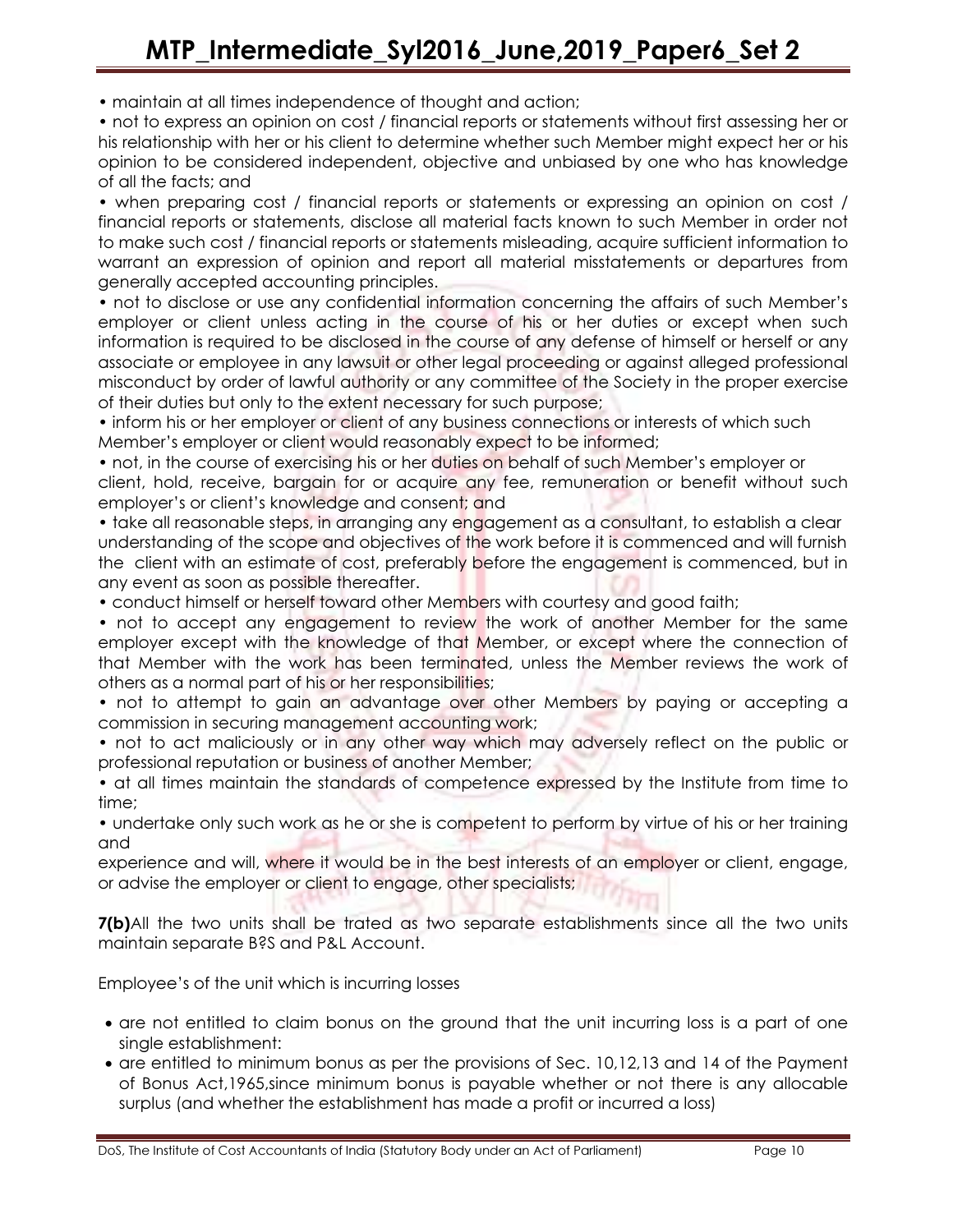However, for the purpose of computation of bonus, the amount of allocable surplus shall be taken for that particular unit only, and not of all the two units taken together.

8. Write short notes any three of the following :: 3X5=15

- (a) E contract
- (b) Director Identification Number
- (c)Advantages of Business ethics
- (d) Cleanliness of factory

#### Answer:

8(a) Electronic contracts are paperless contracts and are in electronic form.It is the change of technology and legal requirements lead the contract to be in electronic form. E-contract is a contract modeled, specified, executed and deployed by a software system.They are conceptually very similar to traditional commercial contracts.E-contract also requires the basic elements of a contract. The following are ingredients of the E-contracts-

- An offer is to be made;
- Offer is to be accepted;
- There shall be a lawful consideration;
- There shall be an intention to create legal relations;
- The parties must be competent to contract;
- There must be free and genuine consent;
- The object of the contract must be lawful;
- There must be certainty and possibility of performance.

## 8(b) Director Identification Number

Every individual, who is to be appointed as director of a company shall make an application electronically in Form No. DIR-3 to the Central Government for allotment of DIN along with the prescribed fees. The applicant can download the said from the website of Ministry of Corporate Affairs ('MCA' for short) duly filled in all respects along with photograph and signed digitally. The form shall be verified by a Chartered Accountant in practice or a Company Secretary in practice or a Cost Accountant in practice.

On application, the system shall generate an application number. The Central Government shall process the application and decide the approval or rejection and communicate the same to the applicant along with the DIN allotted in case of approval by way of a letter by post or electronically or in any other mode within 30 days from thereceipt of such application.

If any defect is found in the application the Central Government shall give intimation of such defect or incompletion to the applicant by placing it on its web site and by email to the applicant to rectify such defects within 15 days from the date of intimation. If the same has not been rectified the Government shall reject the application directing to file a fresh application. In case of rejection or invalidation of application the fee so paid with the application shall neither be refunded nor adjusted with any other application.